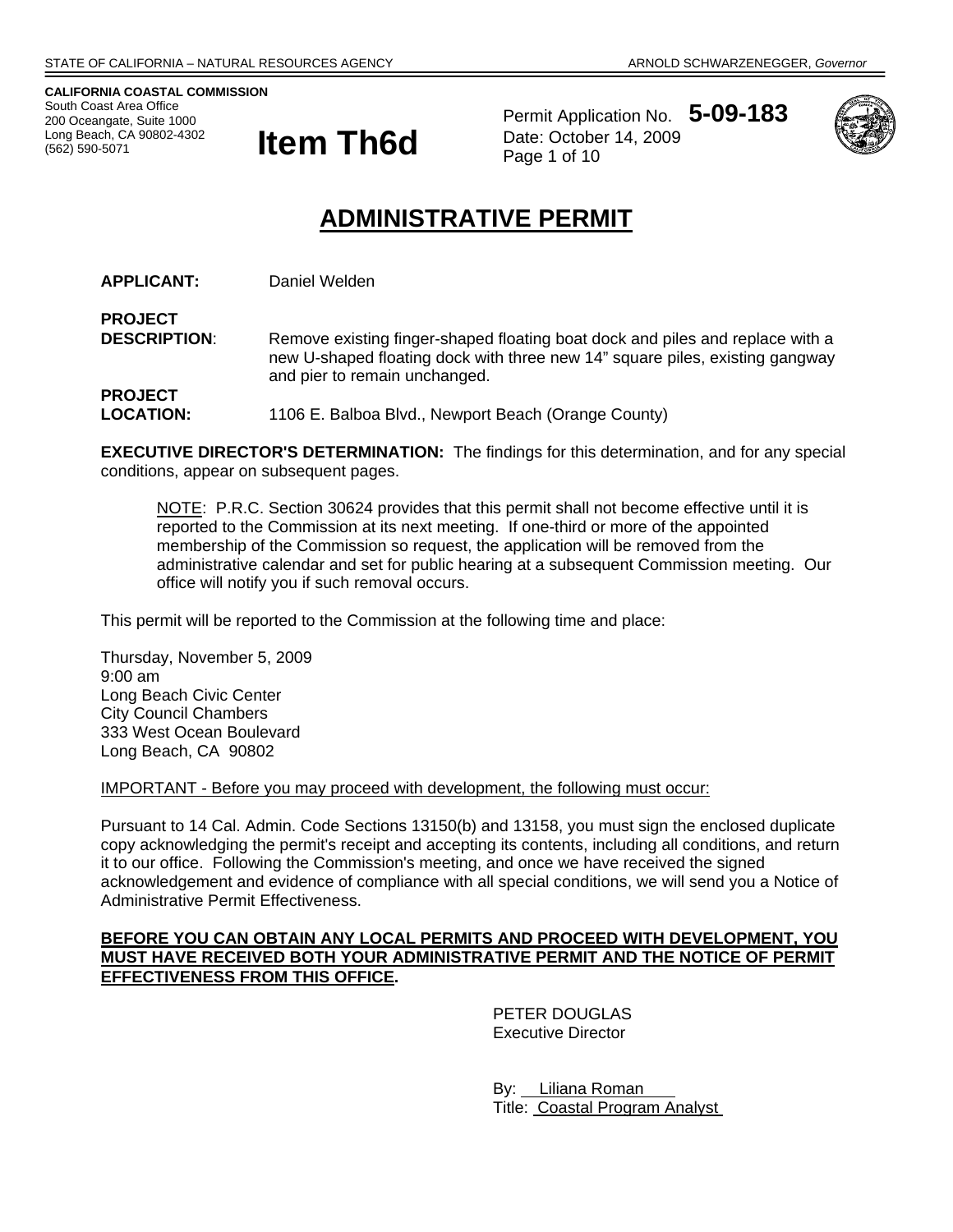## **STANDARD CONDITIONS:**

- 1. Notice of Receipt and Acknowledgment. The permit is not valid and development shall not commence until a copy of the permit, signed by the permittee or authorized agent, acknowledging receipt of the permit and acceptance of the terms and conditions, is returned to the Commission office.
- 2. Expiration. If development has not commenced, the permit will expire two years from the date this permit is reported to the Commission. Development shall be pursued in a diligent manner and completed in a reasonable period of time. Application for extension of the permit must be made prior to the expiration date.
- 3. Interpretation. Any questions of intent or interpretation of any term or condition will be resolved by the Executive Director or the Commission.
- 4. Assignment. The permit may be assigned to any qualified person, provided assignee files with the Commission an affidavit accepting all terms and conditions of the permit.
- 5. Terms and Conditions Run with the Land. These terms and conditions shall be perpetual, and it is the intention of the Commission and the permittee to bind all future owners and possessors of the subject property to the terms and conditions.

# **SPECIAL CONDITIONS:** See pages four thru seven.

## **EXECUTIVE DIRECTOR'S DETERMINATION (continued):**

The Executive Director hereby determines that the proposed development is a category of development, which, pursuant to PRC Section 30624, qualifies for approval by the Executive Director through the issuance of an Administrative Permit. Subject to Standard and Special Conditions as attached, said development is in conformity with the provisions of Chapter 3 of the Coastal Act of 1976 and will not have any significant impacts on the environment within the meaning of the California Environmental Quality Act. If located between the nearest public road and the sea, this development is in conformity with the public access and public recreation policies of Chapter 3.

## **FINDINGS FOR EXECUTIVE DIRECTOR'S DETERMINATION:**

# **A. Project Description**

The project site is located at 1106 E. Balboa Blvd in the City of Newport Beach (Exhibits #1-2). Singlefamily residences characterize the subject site and the surrounding area. The proposed project involves maintaining the existing gangway and timber and wood decking pier and removal of an existing finger-shaped float and piles and replacement with a new "U" shaped float with three 14" piles (Exhibit #3). The new configuration is different to that currently in place and is meant to accommodate a larger sailing vessel. The proposed dock system conforms to the U.S. Pier head Line. The existing wood pier is approximately 14' long by 10' wide and meets the City of Newport Beach Harbor Resources Division pier standards for residential use. As previously described, the proposed project does not include any work to the existing wood pier or existing gangway.

The dock project will be used for boating related purposes to serve a single-family residential development. The site was surveyed for eelgrass and *Caulerpa taxilfolia* on July 31, 2009 and no eelgrass or *Caulerpa taxilfolia* were discovered within 15 feet of the project area. These eelgrass and *Caulerpa taxilfolia* surveys are valid for a limited period of time (until the next growing season for eelgrass and 90 days for *Caulerpa taxilfolia*). If construction does not occur within the respective time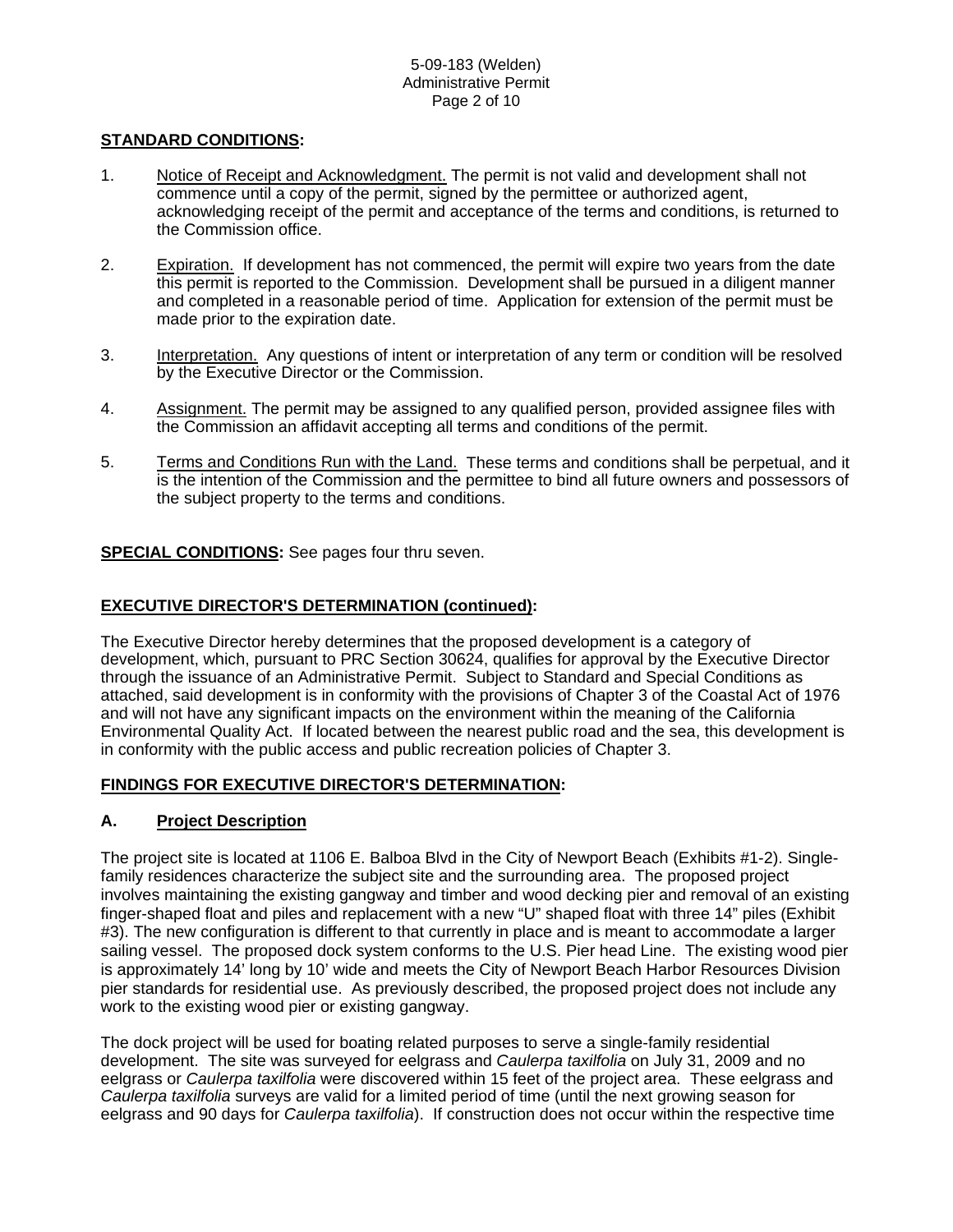#### 5-09-183 (Welden) Administrative Permit Page 3 of 10

periods, a subsequent survey will be required. If any eelgrass or *Caulerpa taxilfolia* are found on the project site, Special Conditions No. 2 and No. 3 identify the procedures necessary to be completed prior to beginning any construction.

Coastal public access is available approximately 90 feet west from the project site to Newport Bay at the C Street north street-end and to the Pacific Ocean at the C Street south street-end. The proposed project has received an approval in concept from the City of Newport Beach Harbor Resources Division, Harbor Permit Number 110-1106 and Plan Check Number 1057-2009. The Regional Water Quality Control Board (RWQCB) has issued a "General Certification for replacement of Sheet and Dock Piles" determining that the proposed project will not adversely impact water quality if standard construction methods and materials are used. The applicant has applied for a permit from the U.S. Army Corps of Engineers. Staff expects the U.S. Army Corps of Engineers' Letter of Permission (LOP) deeming the project qualifies for the General Concurrence for impacts to essential fish habitats.

Section 30600(c) of the Coastal Act provides for the issuance of coastal development permits directly by the Commission in regions where the local government having jurisdiction does not have a certified Local Coastal Program. The City of Newport Beach only has a certified Land Use Plan and has not exercised the options provided in 30600(b) or 30600.5 to issue its own permits. Therefore, the Coastal Commission is the permit issuing entity and the standard of review is Chapter 3 of the Coastal Act. The certified Land Use Plan may be used for guidance.

# **B. Marine Resources**

The proposed recreational boat dock development and its associated structures are an allowable and encouraged marine related use. The project design includes the minimum sized pilings and the minimum number of pilings necessary for structural stability. There are no feasible less environmentally damaging alternatives available. As conditioned, the project will not significantly adversely impact eelgrass beds and will not contribute to the dispersal of the invasive aquatic algae, *Caulerpa taxifolia*. Further, as proposed and conditioned, the project, which is to be used solely for recreational boating purposes, conforms to Sections 30224 and 30233 of the Coastal Act.

# **C. Water Quality**

The proposed work will be occurring on, within, or adjacent to coastal waters. The storage or placement of construction material, debris, or waste in a location where it could be discharged into coastal waters would result in an adverse effect on the marine environment. To reduce the potential for construction related impacts on water quality, the Commission imposes special conditions requiring, but not limited to, the appropriate storage and handling of construction equipment and materials to minimize the potential of pollutants to enter coastal waters. To reduce the potential for post-construction impacts to water quality the Commission requires the continued use and maintenance of post construction BMPs. As conditioned, the Commission finds that the development conforms to Sections 30230 and 30231 of the Coastal Act.

# **D. Local Coastal Program**

The LUP for the City of Newport Beach was effectively certified on May 19, 1982. The certified LUP was comprehensively updated on October 13, 2005. As conditioned, the proposed development is consistent with Chapter 3 of the Coastal Act and with the certified Land Use Plan for the area. Approval of the project, as conditioned, will not prejudice the ability of the local government to prepare a Local Coastal Program that is in conformity with the provisions of Chapter 3.

## **E. California Environmental Quality Act (CEQA)**

As conditioned, there are no feasible alternatives or additional feasible mitigation measures available that would substantially lessen any significant adverse effect that the activity may have on the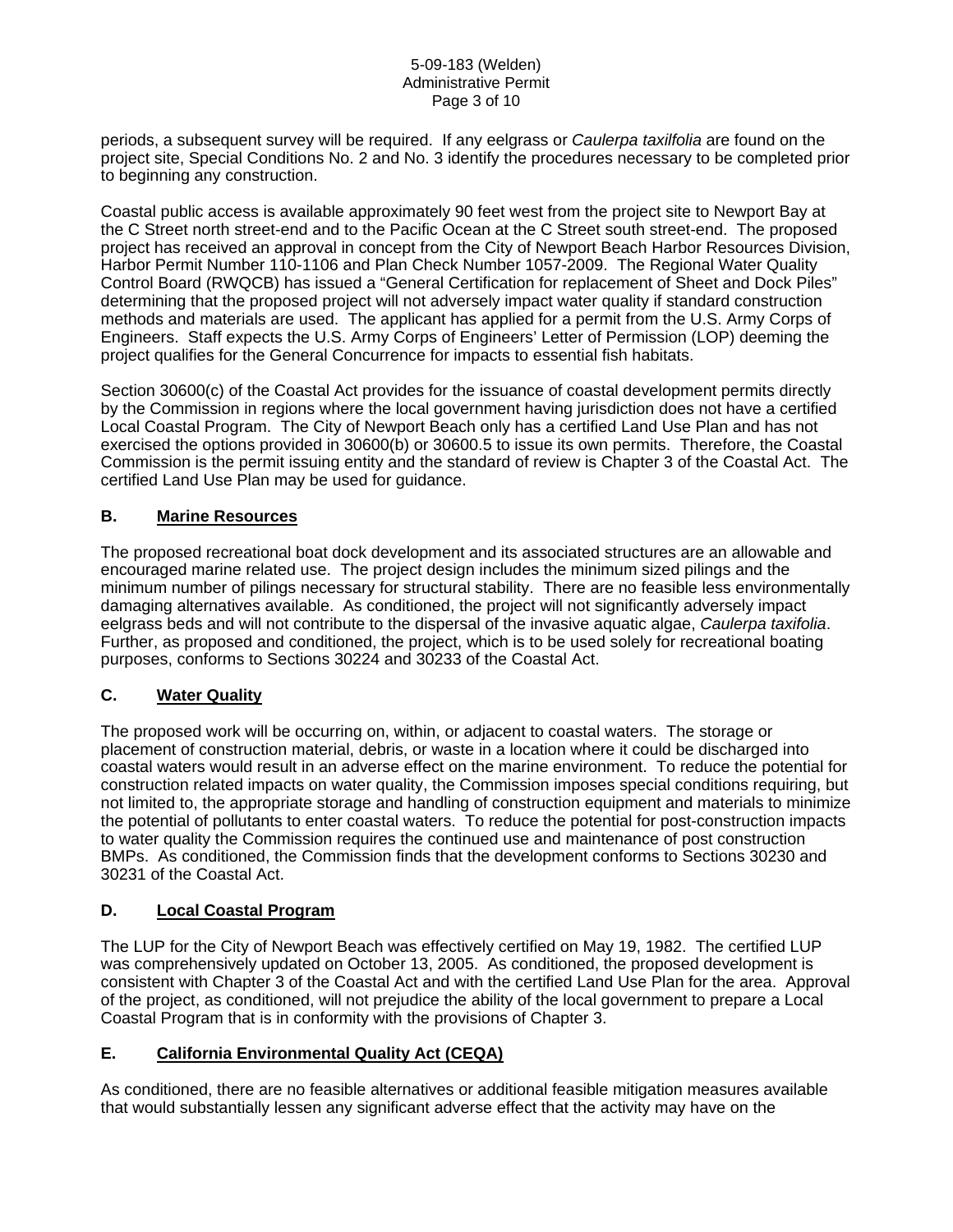#### 5-09-183 (Welden) Administrative Permit Page 4 of 10

environment. Therefore, the Commission finds that the proposed project, as conditioned to mitigate the identified impacts, is the least environmentally damaging feasible alternative and can be found consistent with the requirements of the Coastal Act to conform to CEQA.

# **SPECIAL CONDITIONS:**

## **1. Water Quality**

- A. Construction Responsibilities and Debris Removal
	- (1) No demolition or construction materials, equipment, debris, or waste shall be placed or stored where it may enter sensitive habitat, receiving waters or a storm drain, or be subject to wave, wind, rain or tidal erosion and dispersion.
	- (2) Any and all debris resulting from demolition or construction activities, and any remaining construction material, shall be removed from the project site within 24 hours of completion of the project.
	- (3) Demolition or construction debris and sediment shall be removed from work areas each day that demolition or construction occurs to prevent the accumulation of sediment and other debris that may be discharged into coastal waters.
	- (4) Machinery or construction materials not essential for project improvements will not be allowed at any time in the intertidal zone.
	- (5) If turbid conditions are generated during construction a silt curtain will be utilized to control turbidity.
	- (6) Floating booms will be used to contain debris discharged into coastal waters and any debris discharged will be removed as soon as possible but no later than the end of each day.
	- (7) Non-buoyant debris discharged into coastal waters will be recovered by divers as soon as possible after loss.
	- (8) All trash and debris shall be disposed in the proper trash and recycling receptacles at the end of every construction day.
	- (9) The applicant shall provide adequate disposal facilities for solid waste, including excess concrete, produced during demolition or construction.
	- (10)Debris shall be disposed of at a legal disposal site or recycled at a recycling facility. If the disposal site is located in the coastal zone, a coastal development permit or an amendment to this permit shall be required before disposal can take place unless the Executive Director determines that no amendment or new permit is legally required.
	- (11)All stock piles and construction materials shall be covered, enclosed on all sides, shall be located as far away as possible from drain inlets and any waterway, and shall not be stored in contact with the soil.
	- (12)Machinery and equipment shall be maintained and washed in confined areas specifically designed to control runoff. Thinners or solvents shall not be discharged into sanitary or storm sewer systems.
	- (13)The discharge of any hazardous materials into any receiving waters shall be prohibited.
	- (14)Spill prevention and control measures shall be implemented to ensure the proper handling and storage of petroleum products and other construction materials. Measures shall include a designated fueling and vehicle maintenance area with appropriate berms and protection to prevent any spillage of gasoline or related petroleum products or contact with runoff. The area shall be located as far away from the receiving waters and storm drain inlets as possible.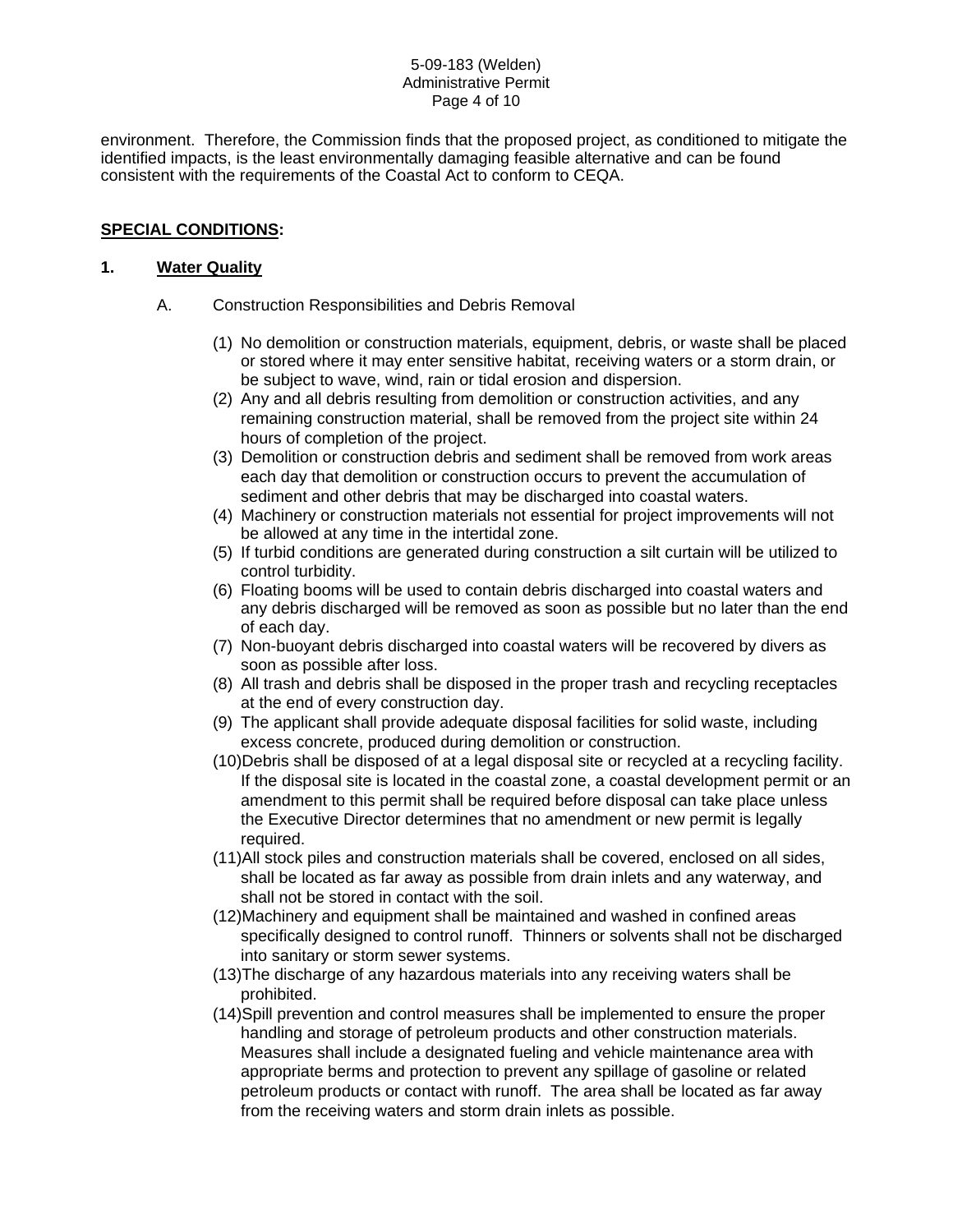- (15)Best Management Practices (BMPs) and Good Housekeeping Practices (GHPs) designed to prevent spillage and/or runoff of demolition or construction-related materials, and to contain sediment or contaminants associated with demolition or construction activity, shall be implemented prior to the on-set of such activity
- (16)All BMPs shall be maintained in a functional condition throughout the duration of construction activity.

# **B. Best Management Practices Program**

By acceptance of this permit the applicant agrees that the long-term water-borne berthing of boat(s) in the approved dock and/or boat slip will be managed in a manner that protects water quality pursuant to the implementation of the following BMPs.

- (1) Boat Cleaning and Maintenance Measures:
	- a. In-water top-side and bottom-side boat cleaning shall minimize the discharge of soaps, paints, and debris.
	- b. In-the-water hull scraping or any process that occurs under water that results in the removal of paint from boat hulls shall be prohibited. Only detergents and cleaning components that are designated by the manufacturer as phosphatefree and biodegradable shall be used, and the amounts used minimized.
	- c. The applicant shall minimize the use of detergents and boat cleaning and maintenance products containing ammonia, sodium hypochlorite, chlorinated solvents, petroleum distillates or lye.
- (2) Solid and Liquid Waste Management Measures:
	- a. All trash, recyclables, and hazardous wastes or potential water contaminants, including old gasoline or gasoline with water, absorbent materials, oily rags, lead acid batteries, anti-freeze, waste diesel, kerosene and mineral spirits will be disposed of in a proper manner and will not at any time be disposed of in the water or gutter.
- (3) Petroleum Control Management Measures:
	- a. Boaters will practice preventive engine maintenance and will use oil absorbents in the bilge and under the engine to prevent oil and fuel discharges. Oil absorbent materials shall be examined at least once a year and replaced as necessary. Used oil absorbents are hazardous waste in California. Used oil absorbents must therefore be disposed in accordance with hazardous waste disposal regulations. The boaters will regularly inspect and maintain engines, seals, gaskets, lines and hoses in order to prevent oil and fuel spills. The use of soaps that can be discharged by bilge pumps is prohibited.
	- b. If the bilge needs more extensive cleaning (e.g., due to spills of engine fuels, lubricants or other liquid materials), the boaters will use a bilge pump-out facility or steam cleaning services that recover and properly dispose or recycle all contaminated liquids.
	- c. Bilge cleaners containing detergents or emulsifiers will not be used for bilge cleaning since they may be discharged to surface waters by the bilge pumps.
- **2. Eelgrass Survey**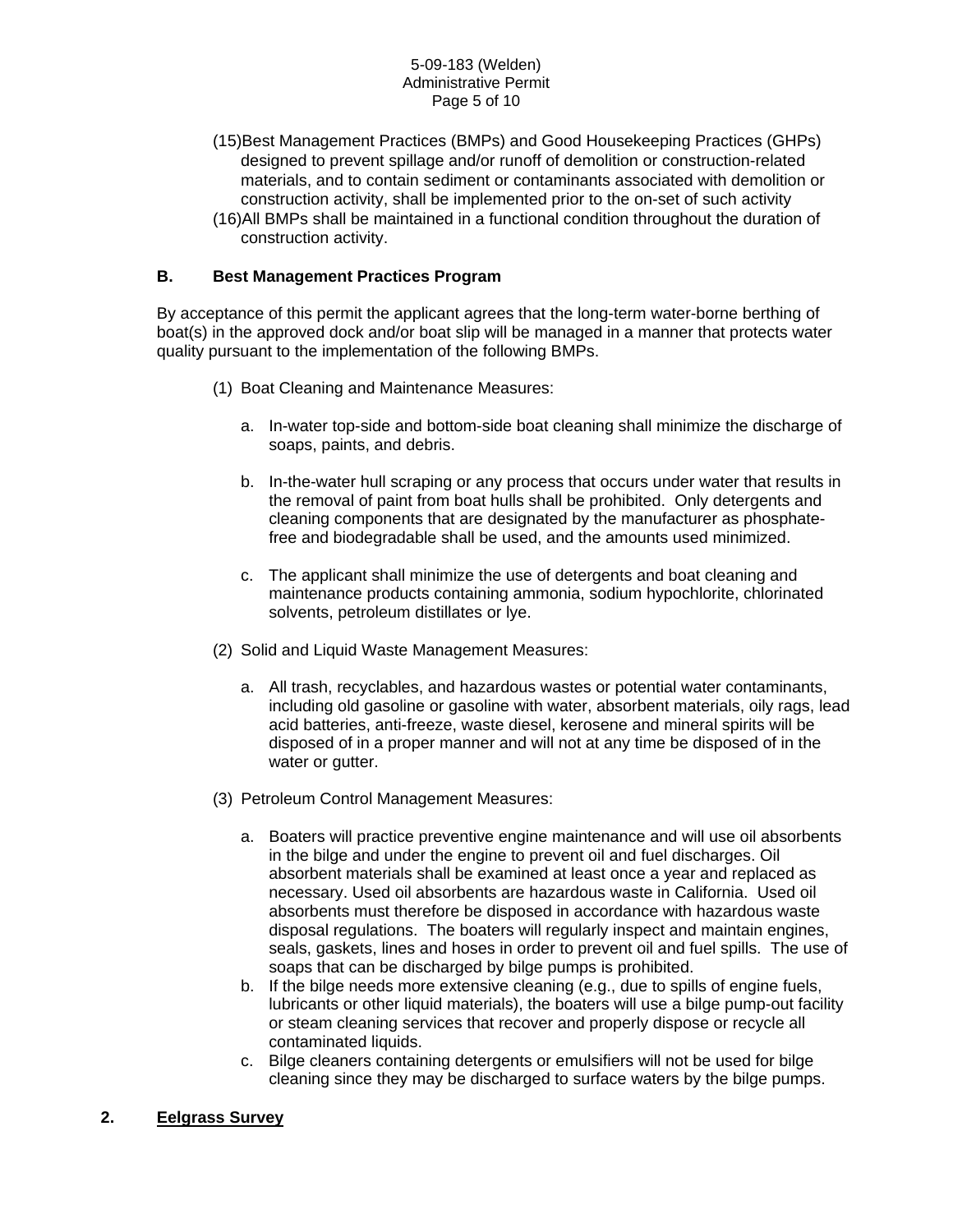- **A. Pre Construction Eelgrass Survey**. A valid pre-construction eelgrass (Zostera marina) survey shall be completed during the period of active growth of eelgrass (typically March through October). The pre-construction survey shall be completed prior to the beginning of construction and shall be valid until the next period of active growth. The survey shall be prepared in full compliance with the "Southern California Eelgrass Mitigation Policy" Revision 8 (except as modified by this special condition) adopted by the National Marine Fisheries Service and shall be prepared in consultation with the California Department of Fish and Game. The applicant shall submit the eelgrass survey for the review and approval of the Executive Director within five (5) business days of completion of each eelgrass survey and in any event no later than fifteen (15) business days prior to commencement of any development. If the eelgrass survey identifies any eelgrass within the project area which would be impacted by the proposed project, the development shall require an amendment to this permit from the Coastal Commission or a new coastal development permit.
- **B. Post Construction Eelgrass Survey**. If any eelgrass is identified in the project area by the survey required in subsection A of this condition above, within one month after the conclusion of construction, the applicant shall survey the project site to determine if any eelgrass was adversely impacted. The survey shall be prepared in full compliance with the "Southern California Eelgrass Mitigation Policy" Revision 8 (except as modified by this special condition) adopted by the National Marine Fisheries Service and shall be prepared in consultation with the California Department of Fish and Game. The applicant shall submit the post-construction eelgrass survey for the review and approval of the Executive Director within thirty (30) days after completion of the survey. If any eelgrass has been impacted, the applicant shall replace the impacted eelgrass at a minimum 1.2:1 ratio on-site, or at another location, in accordance with the Southern California Eelgrass Mitigation Policy. All impacts to eelgrass habitat shall be mitigated at a minimum ratio of 1.2:1 (mitigation:impact). The exceptions to the required 1.2:1 mitigation ratio found within SCEMP shall not apply. Implementation of mitigation shall require an amendment to this permit or a new coastal development permit unless the Executive Director determines that no amendment or new permit is required.

## **3. Pre-construction** *Caulerpa Taxifolia* **Survey**

- **A.** Not earlier than 90 days nor later than 30 days prior to commencement or re-commencement of any development authorized under this coastal development permit (the "project"), the applicant shall undertake a survey of the project area and a buffer area at least 10 meters beyond the project area to determine the presence of the invasive alga *Caulerpa taxifolia*. The survey shall include a visual examination of the substrate.
- **B.** The survey protocol shall be prepared in consultation with the Regional Water Quality Control Board, the California Department of Fish and Game, and the National Marine Fisheries Service.
- **C.** Within five (5) business days of completion of the survey, the applicant shall submit the survey:
	- (1) for the review and approval of the Executive Director; and
	- (2) to the Surveillance Subcommittee of the Southern California Caulerpa Action Team (SCCAT). The SCCAT Surveillance Subcommittee may be contacted through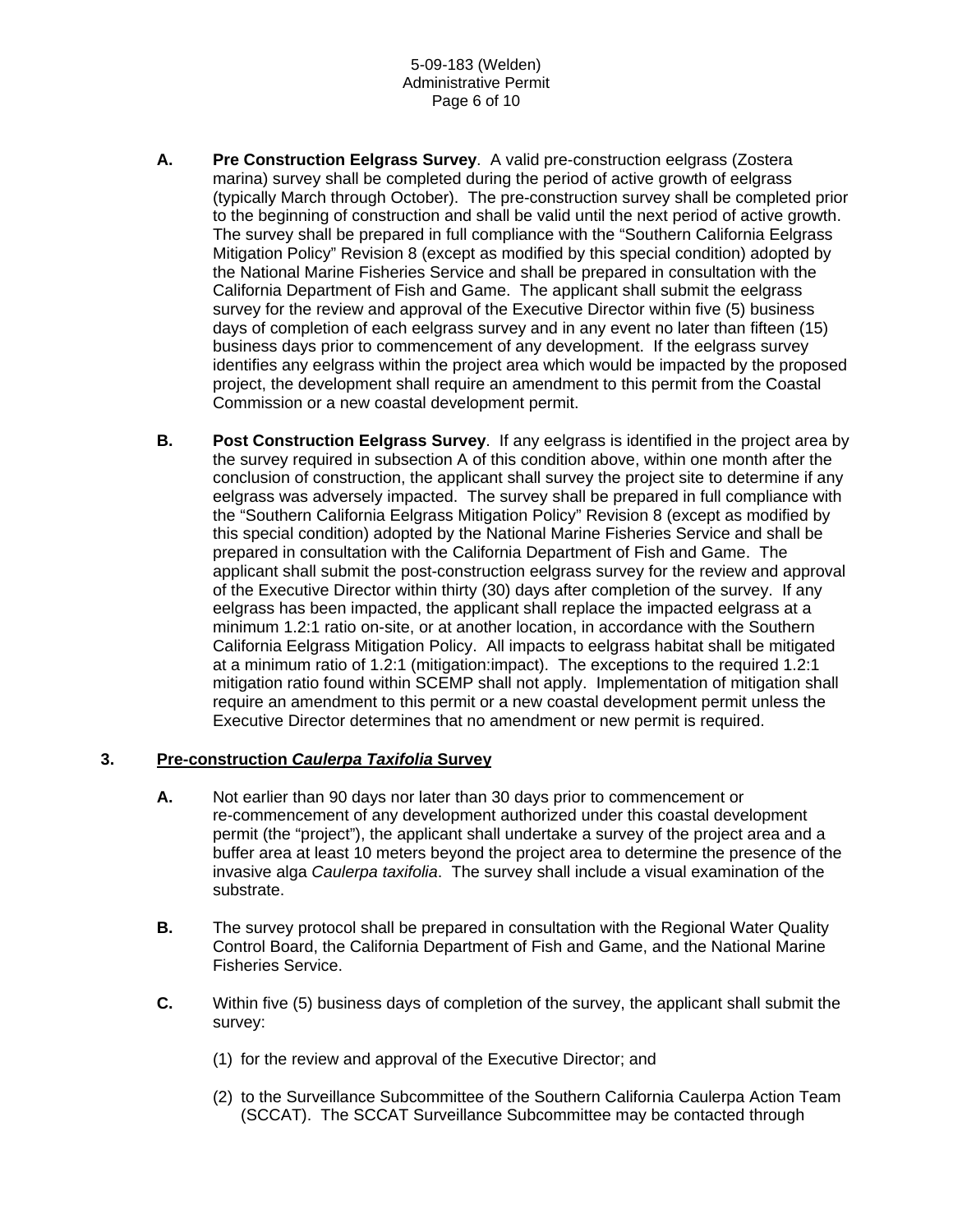William Paznokas, California Department of Fish & Game (858/467-4218) or Robert Hoffman, National Marine Fisheries Service (562/980-4043), or their successors.

**D.** If *Caulerpa taxifolia* is found within the project or buffer areas, the applicant shall not proceed with the project until 1) the applicant provides evidence to the Executive Director that all *C. taxifolia* discovered within the project and buffer area has been eliminated in a manner that complies with all applicable governmental approval requirements, including but not limited to those of the California Coastal Act, or 2) the applicant has revised the project to avoid any contact with *C. taxifolia*. No revisions to the project shall occur without a Coastal Commission approved amendment to this coastal development permit unless the Executive Director determines that no amendment is legally required.

# **ACKNOWLEDGMENT OF PERMIT RECEIPT/ACCEPTANCE OF CONTENTS:**

\_\_\_\_\_\_\_\_\_\_\_\_\_\_\_\_\_\_\_\_\_\_\_\_\_\_\_\_ \_\_\_\_\_\_\_\_\_\_\_\_\_\_\_\_\_\_\_\_\_\_

I/We acknowledge that I/we have received a copy of this permit and have accepted its contents including all conditions.

Applicant's Signature Date of Signing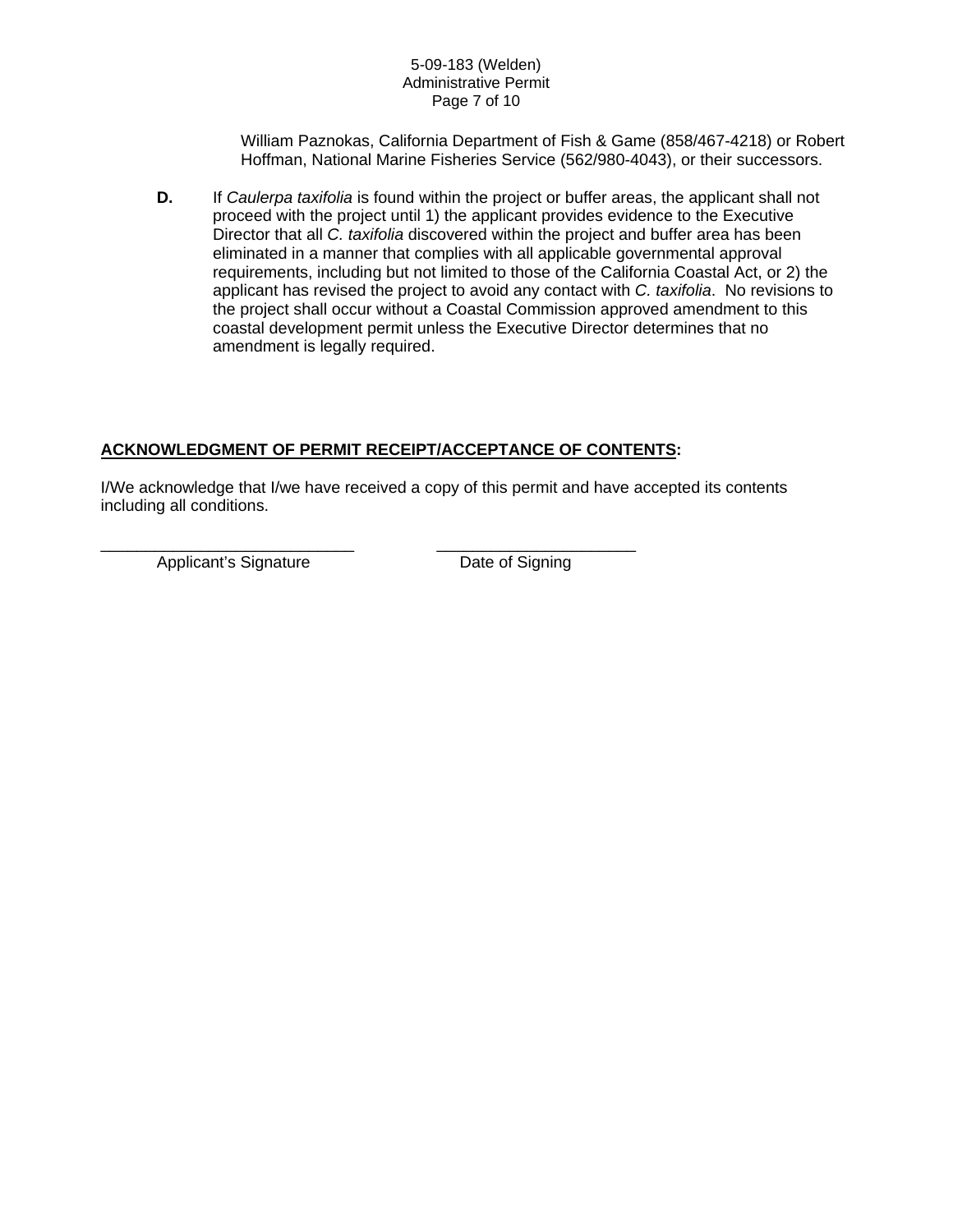#### 5-09-183 (Welden) Administrative Permit Page 8 of 10

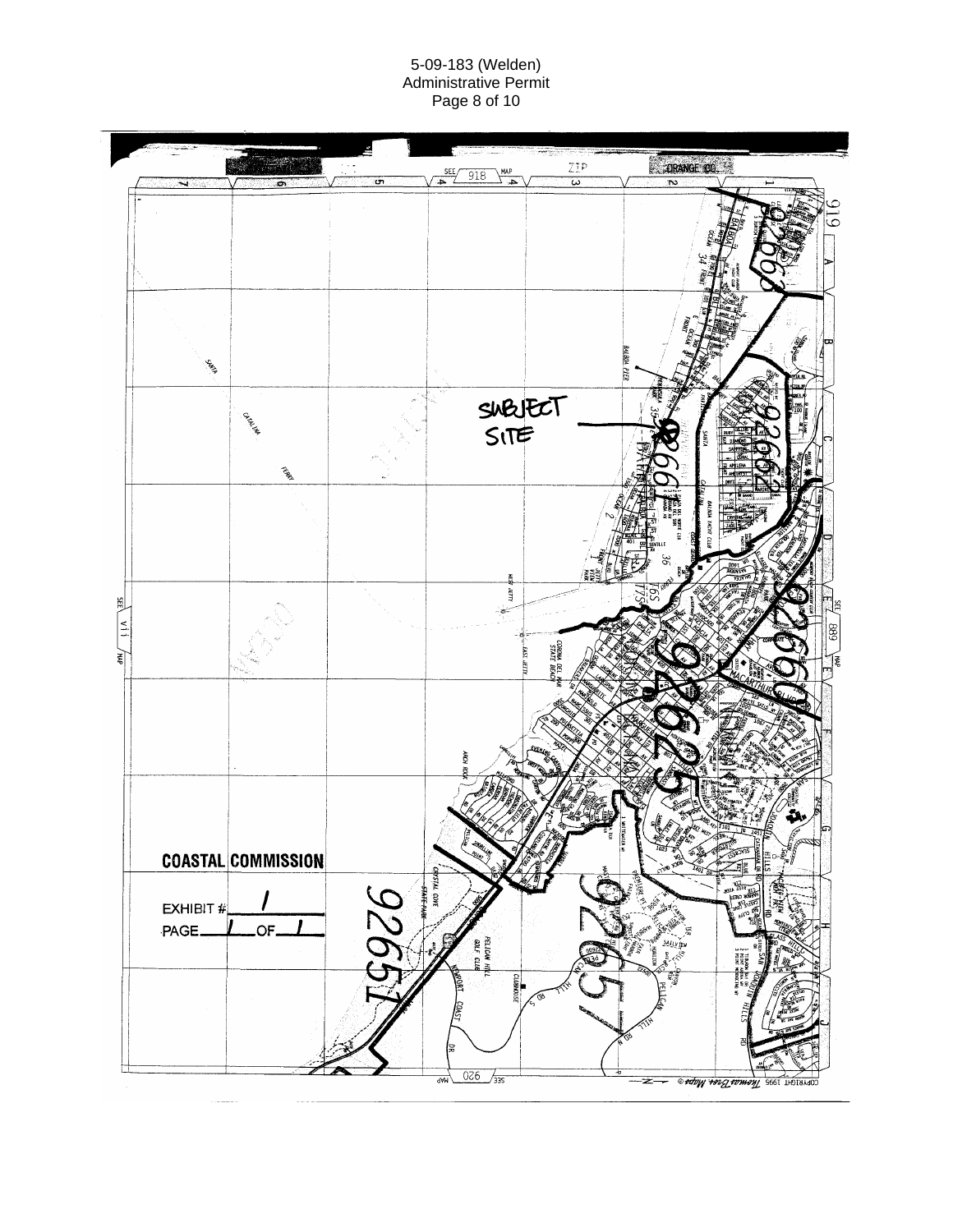5-09-183 (Welden) Administrative Permit Page 9 of 10